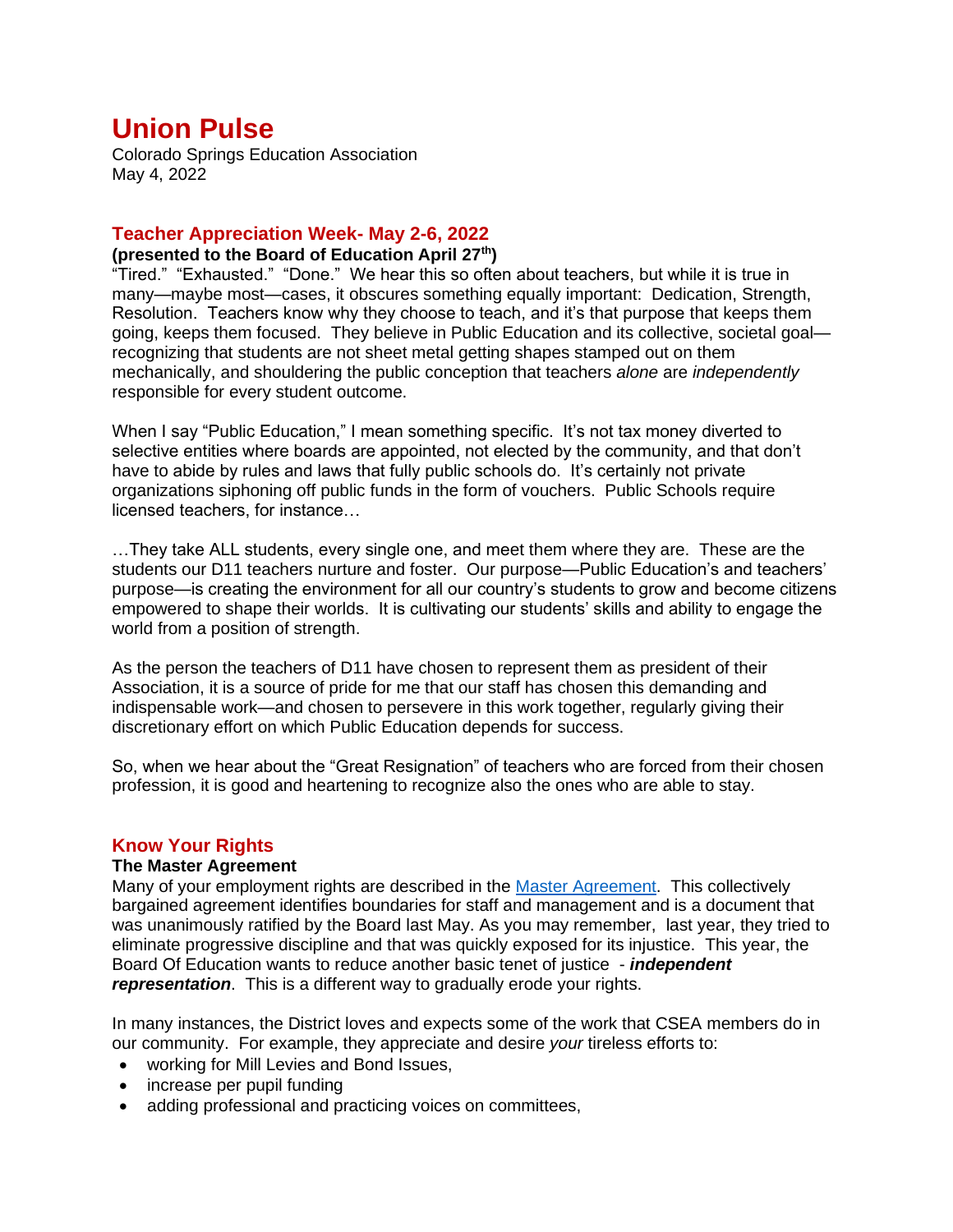- organizing and staffing community events as the staff of D11
- supporting innovation and new curriculum,
- filing *amicus* court briefs to support the District,
- working collaboratively to address the legislature on matters of public education.

It appears that the Board wants to cherry pick which "union activity" is acceptable. In other words, they want to control what your elected leadership says and does. They assert nondiscrimination with regard to membership in CSEA but actively expect you to foot the cost to represent those who do not or cannot pay dues. They want the benefit of our work, and they do not want to have any cost. This attitude is simply unacceptable.

#### **Upcoming Events & Announcements**

#### **Bargaining: Last Scheduled Session is Tomorrow**

The next bargaining session is tomorrow, May 5, from 8:00am – 5:00pm. Join us (for some if not all of that time) in Room 250, Tesla Educational Center/International Circle or streaming [online.](https://www.d11.org/Page/1755) Topics include time (any changes to the workday and student learning day) and representation; President's salary.

#### **Final First Friday**

This Friday, May 6 will be the last First Friday of the 2021-2022 school year! This time, we are meeting at Shuga's, 702 S Cascade Ave, 80903 from 4:00-7:00pm. Hope to see you there!

#### **Summer Copilot Course Catalog**

Summer is almost here and there's no better time to get some professional development! We want to honor all the hard work our members have been putting in this school year by offering a **25% discount with code SUMMERFUN22** on courses through **05/09.** The Summer 2022 enrollment is now open so [check out all courses being offered on CEA COpilot in our](http://click.email.nea.org/?qs=8faf0d834425f2a95eb5deeb17985c66bed707341f37bc51c9f7db21f7262ed16b13f11973fc0674081772afff1bf95c1ac2bf0e0a0289ef)  [course catalog.](http://click.email.nea.org/?qs=8faf0d834425f2a95eb5deeb17985c66bed707341f37bc51c9f7db21f7262ed16b13f11973fc0674081772afff1bf95c1ac2bf0e0a0289ef)

#### **Reminder: Professional Greif Survey**

The UCCS Department of Psychology is seeking individuals to participate in a survey research study to identify the greatest areas of need for professional grief support in the Colorado Springs community.

Participation in this study involves:

- Completing an online questionnaire that includes items on demographics, professional encounters related to bereavement (i.e., clients, students, patients), and perceived availability of bereavement support services in the community
- The questionnaire's average completion time is 10 minutes
- Individuals who complete this survey will be entered into a drawing to win one of five \$10 Amazon gift cards

Participants must be at least 18 years old and be fluent in English.

#### **LINK TO SURVEY:**

[https://surveyuccs.co1.qualtrics.com/jfe/form/SV\\_2sDxZLjyKyNHL5s](https://surveyuccs.co1.qualtrics.com/jfe/form/SV_2sDxZLjyKyNHL5s)

For more information about this study, please contact the Principal Investigator, Dr. Rachel Weiskittle, by email at [rweiskit@uccs.edu.](mailto:rweiskit@uccs.edu)